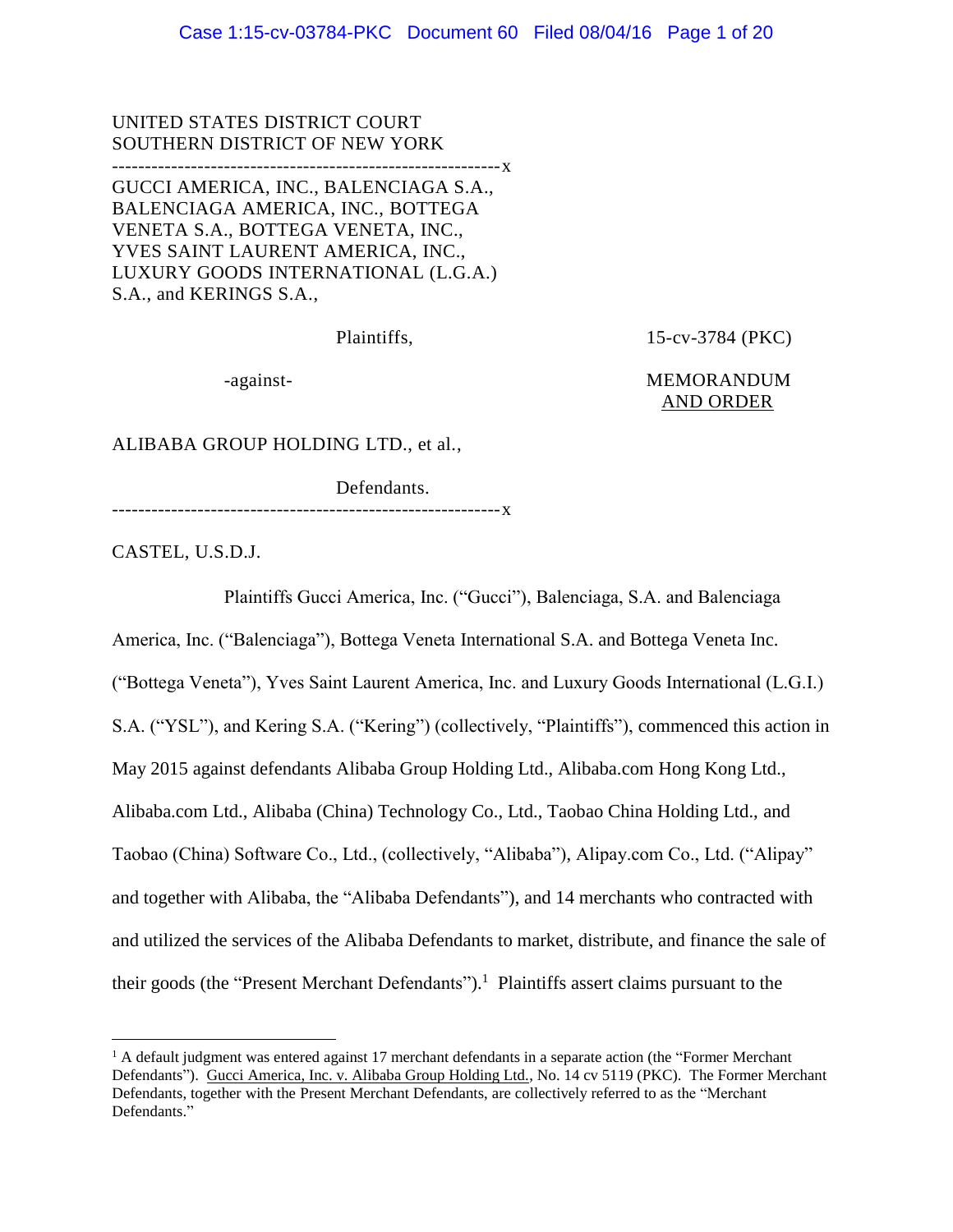## Case 1:15-cv-03784-PKC Document 60 Filed 08/04/16 Page 2 of 20

Lanham Act, 15 U.S.C. § 1051 et seq., the Racketeer Influenced and Corrupt Organizations Act ("RICO"), 18 U.S.C. § 1961 et seq., and New York state law. The Alibaba Defendants now move pursuant to Rule 12(b)(6) to dismiss the Sixth and Seventh Causes of Action of Plaintiffs' Second Amended Complaint ("SAC"), which allege a substantive RICO claim and a RICO conspiracy claim. (Dkt. No. 42.) For the following reasons, the Alibaba Defendants' motion is granted.

## BACKGROUND

For the purposes of this motion, all non-conclusory factual allegations are accepted as true, and all inferences are drawn in favor of the plaintiffs, as the non-movant. Ashcroft v. Iqbal, 556 U.S. 662, 678 (2009).

## 1. The Plaintiffs

Plaintiffs manufacture, market, and distribute luxury products under the Gucci, Balenciaga, Bottega Veneta, and YSL brands. (SAC ¶ 1.) Such products include shoes, handbags, wallets, watches, and clothing. (SAC  $\P$  61, 67, 72, 77.) In connection with the sale of their products, Plaintiffs own and use various trademarks that are registered with the United States Patent and Trademark Office ("Plaintiffs' Marks"). (SAC, Ex. 1-4.) Plaintiffs' Marks "have become famous and highly valuable, possessing strong secondary meaning among consumers and both commercial and conceptual strength." (SAC ¶ 56.)

#### 2. The Alibaba Defendants

The Alibaba Defendants consist of seven corporate entities that each play a distinct role in the operation of the online marketplaces Alibaba.com, Taobao.com, and AliExpress.com (the "Alibaba Marketplaces"). (SAC ¶¶ 85-86.) The Alibaba Marketplaces are online platforms through which merchants primarily located in China can connect with

- 2 -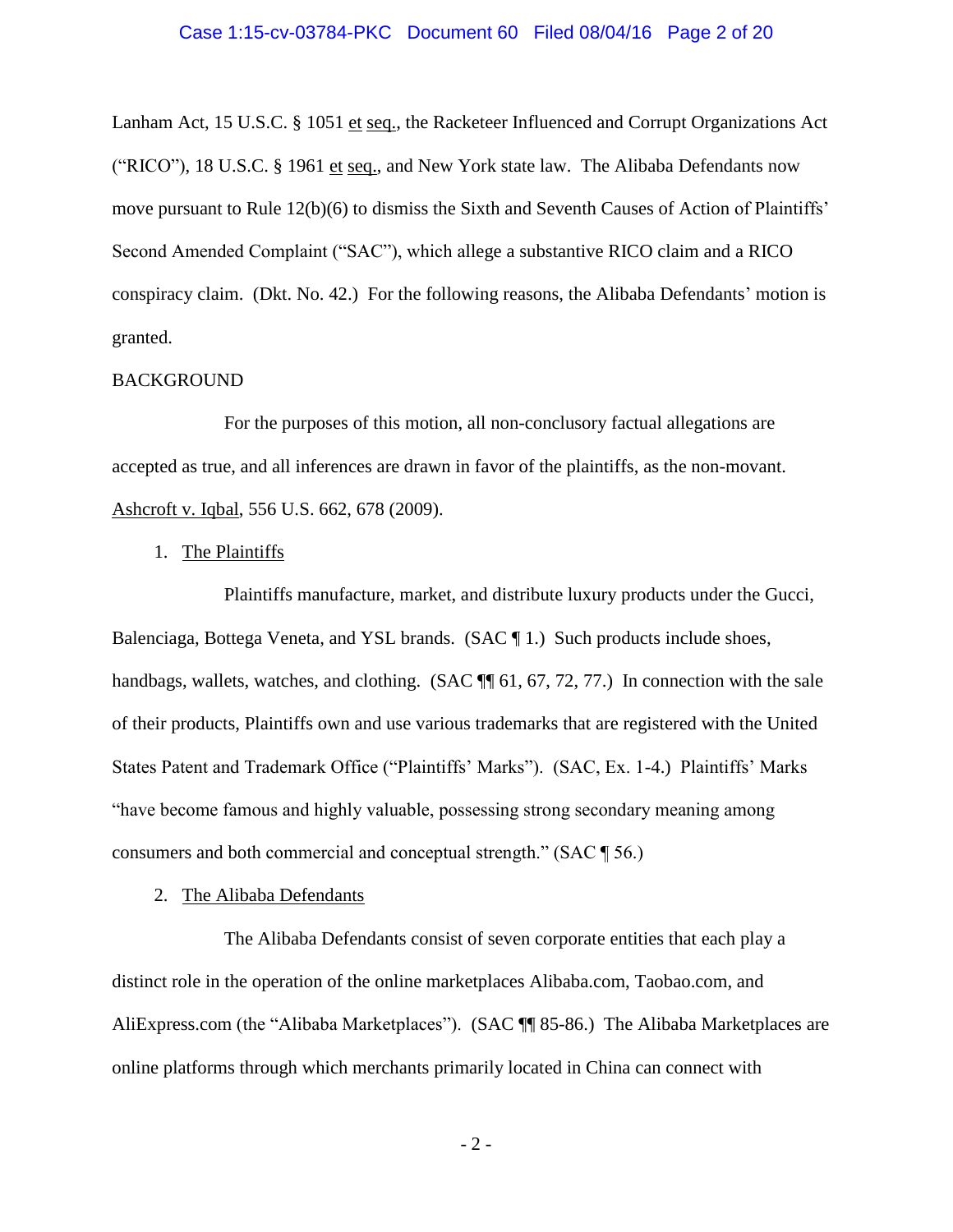## Case 1:15-cv-03784-PKC Document 60 Filed 08/04/16 Page 3 of 20

consumers from around the world to sell their products. (Id.) Alibaba.com was created "'to help small exporters engaged in manufacturing and trading, primarily located in China, to reach global buyers.'" (SAC ¶ 85 (quoting Alibaba Group Holding Limited Form F-1 Registration Statement, filed May 6, 2014 ("F-1"), at 70).) Taobao.com is a "consumer-to-consumer ('C2C') online marketplace," which also operates the Mobile Taobao App, "China's most popular mobile commerce app and most profitable e-commerce app." (SAC ¶ 87.) AliExpress.com is another online platform "that enables consumers worldwide to purchase products directly from manufacturers and wholesalers in China." (SAC ¶ 88.)

The six Alibaba entities operate and profit, directly and indirectly, from the Alibaba Marketplaces. The remaining Alibaba Defendant, Alipay, is a related but distinct entity that processes credit card transactions and provides escrow services for buyers and sellers in the Alibaba Marketplaces. (SAC ¶¶ 36, 97.) In addition, Alipay compiles sales data that enables Alibaba to improve, among other things, their marketing and security efforts. (SAC ¶ 276.)

## 3. The Present Merchant Defendants

The Present Merchant Defendants consist of 14 separate companies that sold counterfeit products bearing Plaintiffs' Marks in the Alibaba Marketplaces. Five of the Present Merchant Defendants, Brand Bag Boutique, Yun Mi's Store, Luxury2000, Burberritti Fashion Plaid Bag, and Sunny Home Store, operated on AliExpress.com. (SAC ¶¶ 38-42.) Six of the Present Merchant Defendants, Kou Kou Dai, Amy Luxury Goods, Europe and E News, Picasso Trend, Lehui Textile Behalf, and Yao Ming and Tracey, operated on Taobao.com. (SAC ¶¶ 43- 48.) The remaining three Present Merchant Defendants, Guangzhou Feiteng Junye Gifts Manufacturing Co., Ltd., Shenzhen Lin Jun Leather Co., Ltd., and Yiwu Wirbest E-Commercial Firm, were listed as "Gold Suppliers" on Alibaba.com. (SAC ¶¶ 49-51.) To become a Gold

- 3 -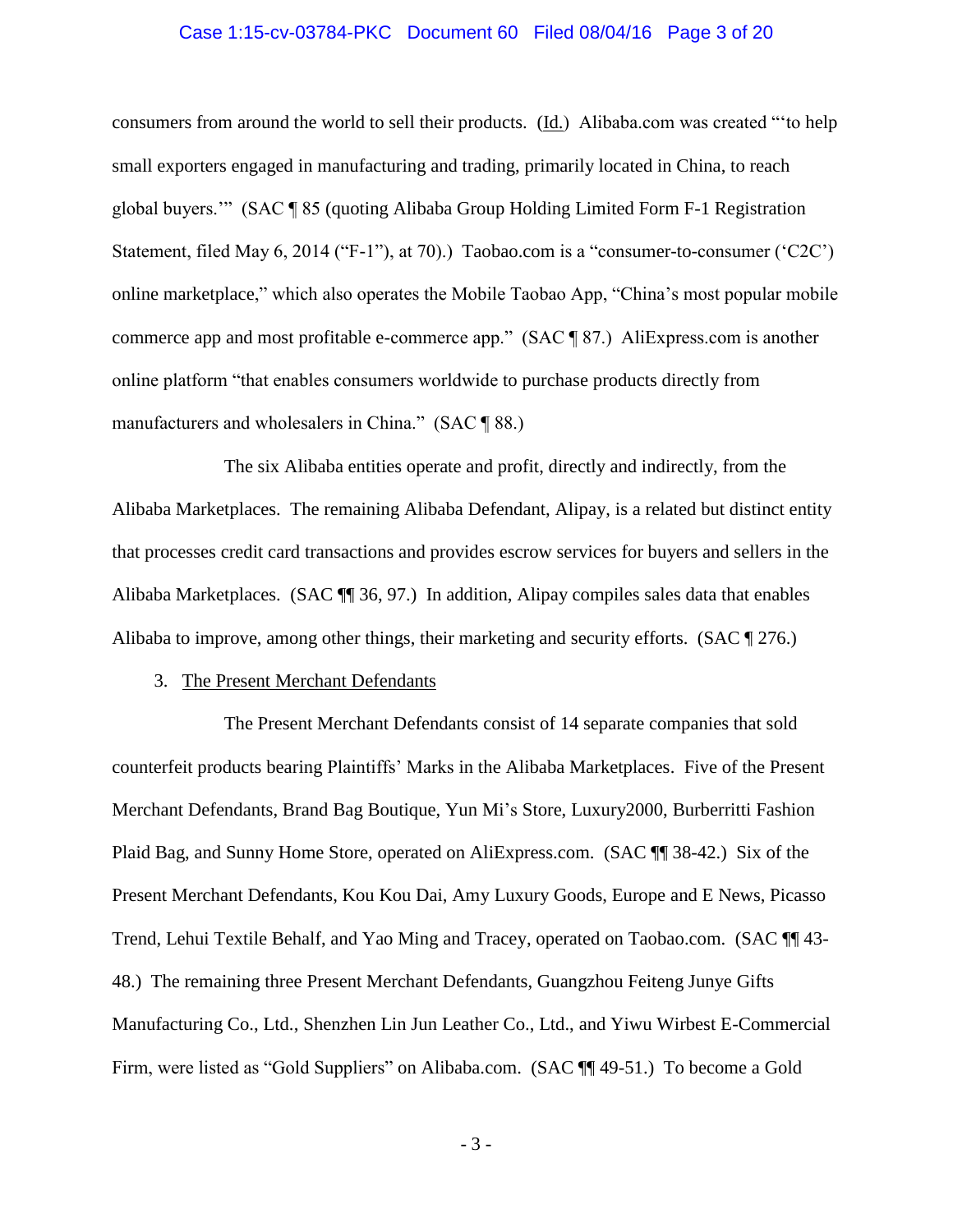## Case 1:15-cv-03784-PKC Document 60 Filed 08/04/16 Page 4 of 20

Supplier, a merchant must pass Alibaba's "onsite check and pay a membership fee." (SAC ¶ 104.) Once a Gold Supplier, the merchant may "display the 'Gold Supplier' icon in the Alibaba Marketplace so that Alibaba.com can vouch for the merchant's alleged authenticity and communicate to consumers that it has investigated the merchant and confirmed that goods sold by the merchant are lawful and legitimate." (Id.) Guangzhou Feiteng Junye Gifts Manufacturing Co., Ltd. was also listed on Alibaba.com as an "Assessed Supplier," which is a Gold Supplier "that ha[s] been inspected onsite by a third-party inspection company." (SAC ¶¶ 51, 106.) "Alibaba.com uses the designation 'Assessed Suppliers' to communicate to consumers that it has investigated such merchants and to confirm that the goods sold by 'Assessed Suppliers' are lawful and legitimate." (Id.)

## 4. The Alibaba "Ecosystem"

Alibaba has developed an "ecosystem" around the Alibaba Marketplaces that "'includes buyers, sellers, third-party service providers, strategic alliance partners, and investee companies.'" (SAC ¶ 91 (quoting F-1 at 1). While the Alibaba Marketplaces are "the nexus of this ecosystem," all participants within the Marketplaces, it is alleged, are invested in its continued success. (SAC ¶ 91(a) (quoting Alibaba Group Holding Limited Form 20-F Annual Report for year ended March 31, 2015, filed June 25, 2015 ("20-F"), at 90); see also SAC ¶ 91(d).) That is because the Alibaba ecosystem has "'strong self-reinforcing network effects that benefit [its] marketplace participants.'" (SAC ¶ 91(b) (quoting 20-F at 54).) As more merchants participate in the Alibaba Marketplaces, additional consumers are attracted to the Marketplaces, which in turn attracts more merchants.  $(SAC \P 91(c))$  Furthermore, the different Alibaba Marketplaces "are 'interconnected in that many buyers and sellers on one marketplace also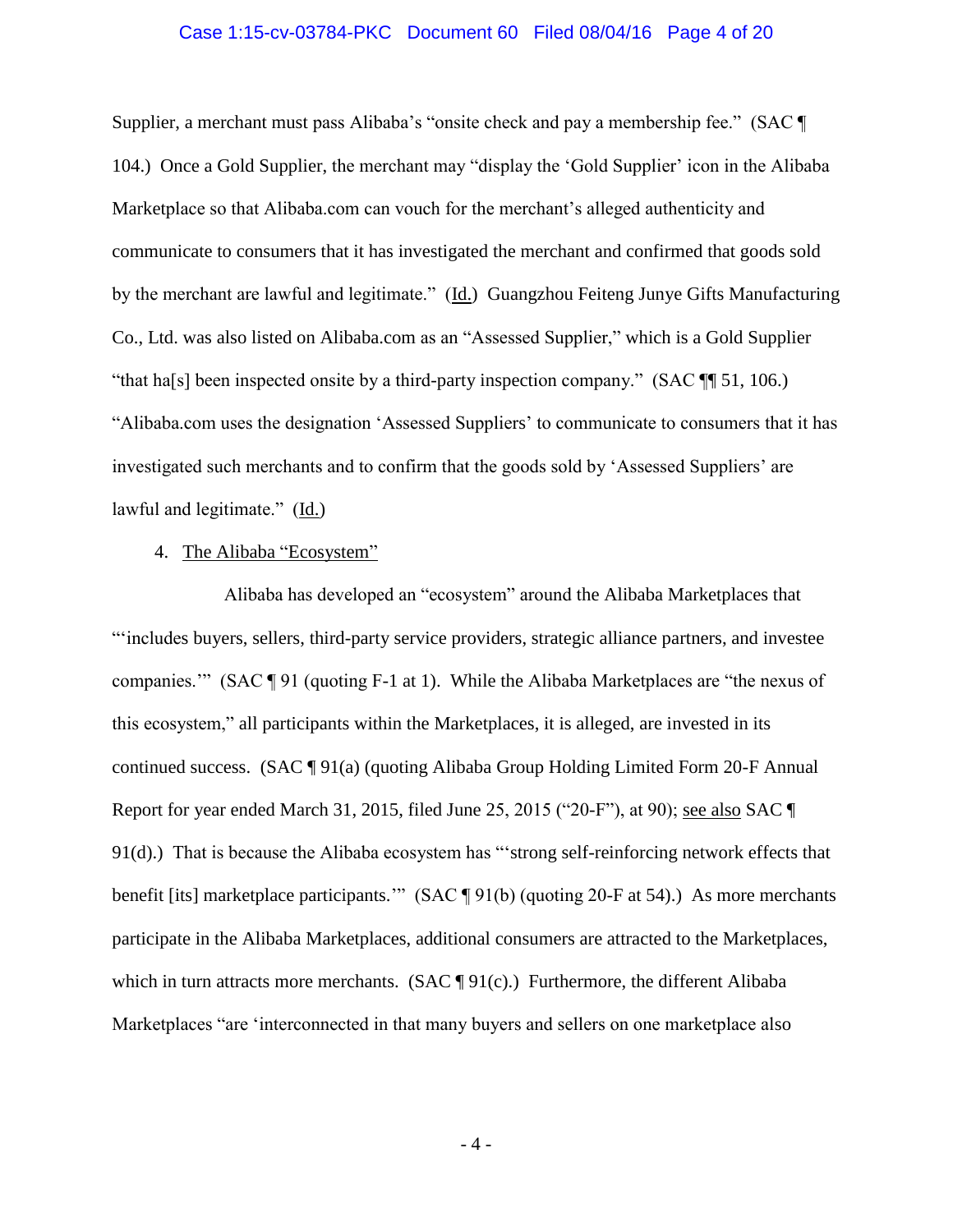## Case 1:15-cv-03784-PKC Document 60 Filed 08/04/16 Page 5 of 20

participate in the activities on [Alibaba's] other marketplaces, thereby creating a second-order network effect that further strengthens [Alibaba's] ecosystem.'" (Id. (quoting F-1 at 4, 139).)

Within the ecosystem, Alibaba provides various services to help merchants advertise, deliver, and otherwise sell their products. Alibaba offers marketing services on its online marketing platform, Alimama, through which merchants can purchase "'keywords that match product or service listings appearing in search or browser results" and "display positions on Alibaba's Marketplaces.'" (SAC ¶ 99 (quoting F-1 at 123); see also SAC ¶ 93.) In addition, merchants can take advantage of Alibaba's "logistics platform and information system to help facilitate the reliable delivery of their online merchants' products to consumers." (SAC ¶ 93.) Alibaba also provided loan financing, and "provides certain merchants with 'Trade Assurance,' a program that refunds to purchasers payments made to merchants who fail to honor the terms of the supply contract." (SAC ¶¶ 93-94.)

Alipay also "operates as an integrated part of the Alibaba 'ecosystem.'" (SAC ¶ 278.) Alipay "provides 'substantially all of the payment processing and escrow services' for buyers and sellers on" the Alibaba Marketplaces. (SAC ¶¶ 98, 270 (quoting F-1 at 23).) Alipay was established in 2004, and it is now "critically involved in the majority of purchases made through the Alibaba Marketplaces." (SAC ¶¶ 271-272.) Alipay also compiles "valuable consumer data, free of charge, that . . . Alibaba . . . use[s] for [its] 'data management platform, audience targeting, credit analysis, and detecting, monitoring and investigating traffic hijacking and fraudulent activities.'" (SAC ¶ 276 (quoting F-1 at 203).)

# 5. RICO Allegations

Plaintiffs allege that the Alibaba Defendants and Merchant Defendants, along with unidentified co-conspirators, "joined together to form an enterprise in fact whose purpose is

- 5 -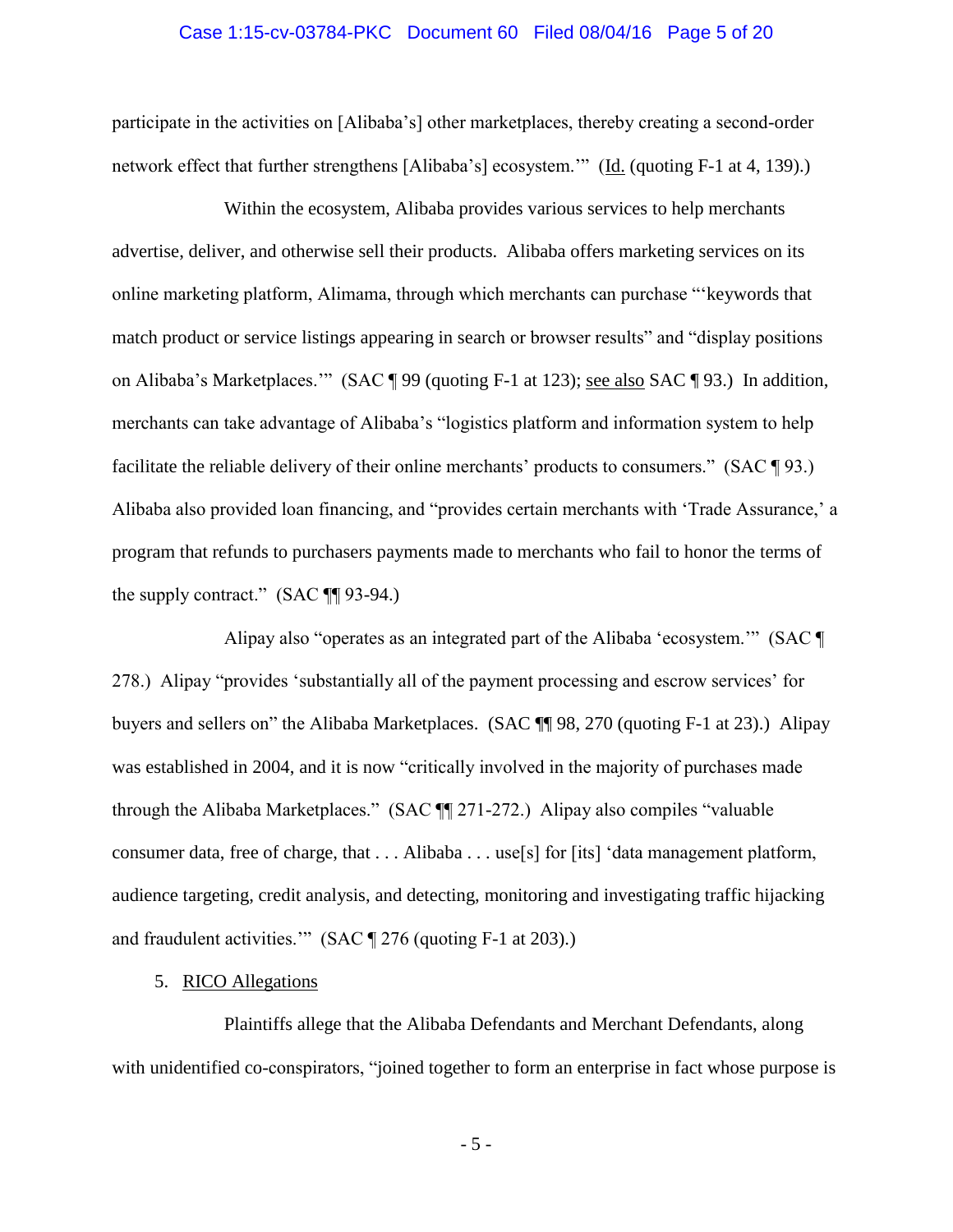## Case 1:15-cv-03784-PKC Document 60 Filed 08/04/16 Page 6 of 20

to sell and profit from the sale of counterfeit goods." (SAC ¶ 375.) The Merchant Defendants knowingly manufactured and sold counterfeited products bearing Plaintiffs' Marks "using the Alibaba Marketplaces and the Alibaba Defendants' services to effect such sales." (Id.) In turn, the Alibaba Defendants knowingly provided the Merchant Defendants with services "to facilitate the sale of counterfeit goods, including marketing, shipping, financing, and payment and/or escrow services that allowed the Merchant Defendants to transact their illegal sales of the Counterfeit Products, and the Alibaba Defendants derived substantial profits from such sales." (Id.) The Alibaba Defendants profited from these sales in a number of ways, including by (1) selling "Gold Supplier" and "Assessed Supplier" statuses to merchants selling counterfeited products (SAC ¶¶ 104, 128), and (2) selling keywords and search terms that include common misspellings of Plaintiffs' Marks and terms such as "replica" and "knockoff." (SAC ¶¶ 15-17, 99.)

Plaintiffs allege that the Alibaba Defendants provided services to the Merchant Defendants even though they knew or should have known that the Merchant Defendants sold counterfeit goods. For example, Merchant Defendant Yiwu Wirbest E-Commercial Firm offered to sell a handbag bearing Plaintiffs' Marks for \$3.00 to \$15.00 per unit, with a capacity to sell 10,000 units per week. (SAC ¶ 125.) The handbag, which usually retails for \$1,250, was advertised as a "popular imitation handbag" made of synthetic leather. (SAC ¶¶ 123, 125.) Despite offering to sell large quantities of products bearing Plaintiffs' Marks at a price vastly below retail price, Alibaba certified Yiwu Wirbest E-Commercial Firm as a "Gold Supplier," meaning that Alibaba "can vouch for the merchant's alleged authenticity and communicate to consumers that it has investigated the merchant and confirmed that goods sold by the merchant are lawful and legitimate." (SAC ¶¶ 104, 127.) In another example, Merchant Defendant Brand

- 6 -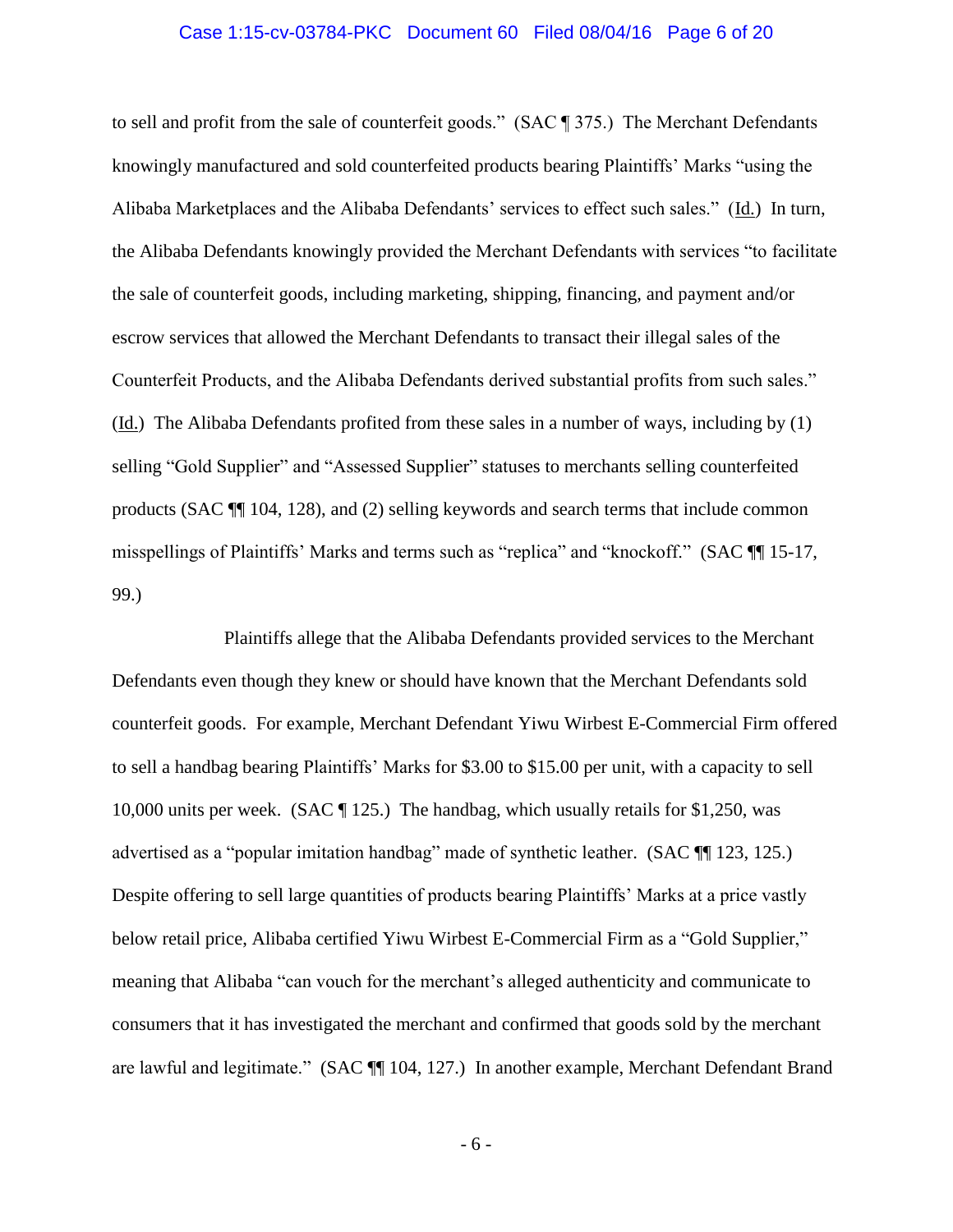# Case 1:15-cv-03784-PKC Document 60 Filed 08/04/16 Page 7 of 20

Bag Boutique sold handbags bearing Plaintiffs' Marks on AliExpress.com. (SAC ¶ 228.) The

handbag was advertised as "luxury guchi tote bag bucket brand designer handbag," and was

displayed in response to a search for "guchi." (Id.) The handbag was verified to be counterfeit

by Plaintiffs' investigator, who purchased it from Merchant Defendant Brand Bag Boutique on

multiple occasions for \$18.99, even though the handbag retails for \$1,250. (SAC  $\P$  227-30.)

By operating in the Alibaba ecosystem, the Alibaba Defendants and Merchant

Defendants "each contributed to the 'ecosystem' with the purpose of selling Counterfeit

Products." (SAC ¶ 376.) Plaintiffs allege that the defendants:

[H]ave organized their activities into a cohesive group with specific and assigned responsibilities and division of tasks, operating in the United States, China, and elsewhere. Merchants including the Merchant Defendants have manufactured the goods for wholesale and retail distribution through the Alibaba Marketplaces. The Alibaba Defendants have developed their self-described "ecosystem" comprising various entities responsible for data collection and online marketing, financing, shipping, and payment processing services to promote and facilitate the sale of counterfeit goods. While the membership of this Enterprise has changed over time, and its members may have held different roles at different times, the Enterprise has generally been structured to operate as a unit in order to accomplish the goals of the criminal scheme, profiting from the promotion and sale of counterfeit goods.

## (Id.)

# LEGAL STANDARD

Rule 12(b)(6) requires a complaint to "contain sufficient factual matter, accepted

as true, to 'state a claim to relief that is plausible on its face.'" Iqbal, 556 U.S. at 678 (quoting

Bell Atlantic Corp. v. Twombly, 550 U.S. 544, 570 (2007)). In assessing the sufficiency of the

complaint, a court must disregard legal conclusions, because they are not entitled to the

presumption of truth. Id. Instead, the Court must examine the well-pleaded factual allegations

"and then determine whether they plausibly give rise to an entitlement to relief." Id. at 679.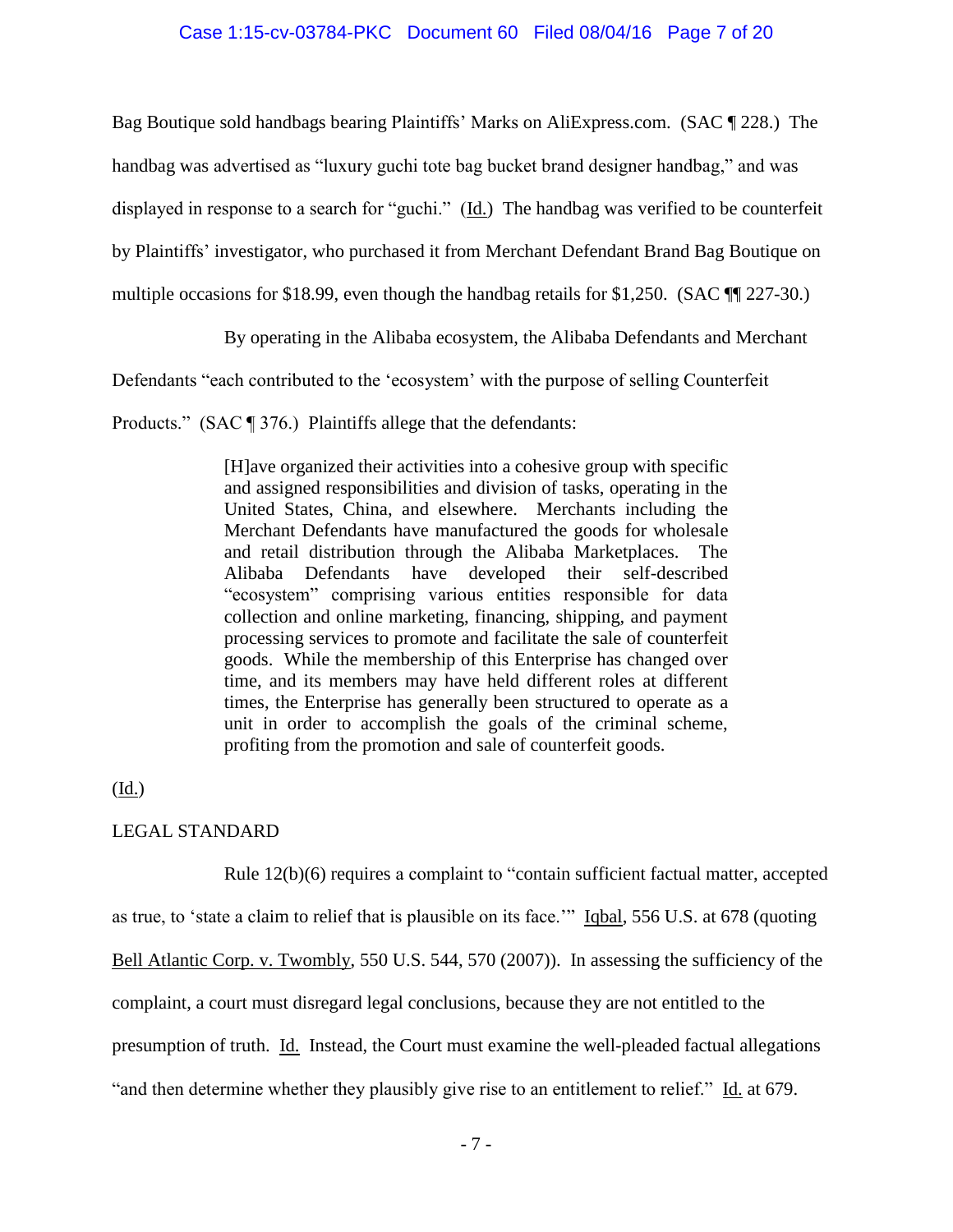## Case 1:15-cv-03784-PKC Document 60 Filed 08/04/16 Page 8 of 20

"Dismissal is appropriate when 'it is clear from the face of the complaint, and matters of which the court may take judicial notice, that the plaintiff's claims are barred as a matter of law.'" Parkcentral Global Hub Ltd. v. Porsche Auto. Holdings SE, 763 F.3d 198, 208-09 (2d Cir. 2014) (quoting Conopco, Inc. v. Roll Int'l, 231 F.3d 82, 86 (2d Cir. 2000)).

A court reviewing a Rule 12(b)(6) motion "does not ordinarily look beyond the complaint and attached documents in deciding a motion to dismiss brought under the rule." Halebian v. Berv, 644 F.3d 122, 130 (2d Cir. 2011). A court may, however, "consider 'any written instrument attached to [the complaint] as an exhibit or any statements or documents incorporated in it by reference . . . and documents that the plaintiffs either possessed or knew about and upon which they relied in bringing the suit.'" Stratte-McClure v. Morgan Stanley, 776 F.3d 94, 100 (2d Cir. 2015) (quoting Rothman v. Gregor, 220 F.3d 81, 88 (2d Cir. 2000)). **DISCUSSION** 

## 1. RICO Claim Pursuant to Section 1962(c)

The Alibaba Defendants move to dismiss Plaintiffs' Sixth Cause of Action, which alleges a substantive RICO claim in violation of 18 U.S.C. § 1962(c). Under 18 U.S.C. § 1962(c), it is "unlawful for any person employed by or associated with any enterprise engaged in . . . interstate or foreign commerce, to conduct or participate, directly or indirectly, in the conduct of such enterprise's affairs through a pattern of racketeering activity . . . ." To state a civil claim for relief under this section, a plaintiff "must allege the existence of seven constituent elements:  $(1)$  that the defendant  $(2)$  through the commission of two or more acts  $(3)$  constituting a 'pattern' (4) of 'racketeering activity' (5) directly or indirectly invests in, or maintains an interest in, or participates in (6) an 'enterprise' (7) the activities of which affect interstate or foreign commerce." Moss v. Morgan Stanley Inc., 719 F.2d 5, 17 (2d Cir. 1983). The Alibaba

- 8 -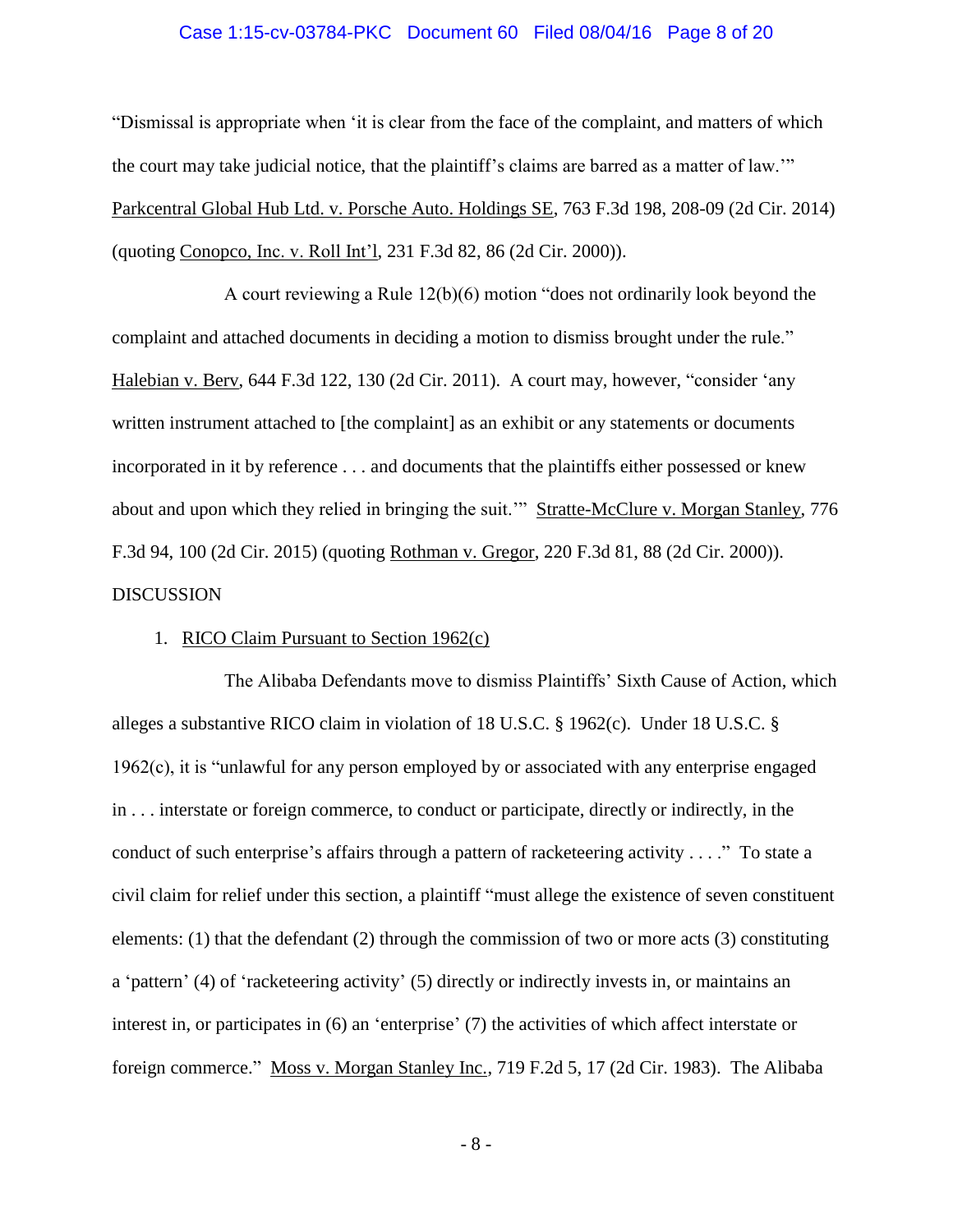## Case 1:15-cv-03784-PKC Document 60 Filed 08/04/16 Page 9 of 20

Defendants challenge the sufficiency of the factual allegations for two elements of Plaintiffs' substantive RICO claim. First, the Alibaba Defendants contend that Plaintiffs failed to allege the existence of a RICO enterprise. Second, even if Plaintiffs alleged the existence of a RICO enterprise, they failed to allege that the Alibaba Defendants "participated" in that enterprise within the meaning of RICO.

A RICO enterprise is defined to include "any individual, partnership, corporation, association, or other legal entity, and any union or group of individuals associated in fact although not a legal entity." 18 U.S.C.  $\S$  1961(4). As the statute suggests, the enterprise need not have traditional business-like characteristics, such as "a name, regular meetings, dues, established rules and regulations, disciplinary procedures, or induction or initiation ceremonies." Boyle v. United States, 556 U.S. 938, 948 (2009). Rather, individuals may constitute an association in fact enterprise if those individuals "'share a common purpose to engage in a particular fraudulent course of conduct and work together to achieve such purposes." First Capital Asset Mgmt., Inc. v. Satinwood, Inc., 385 F.3d 159, 174 (2d Cir. 2004) (quoting First Nationwide Bank v. Gelt Funding Corp., 820 F. Supp. 89, 98 (S.D.N.Y.1993), aff'd, 27 F.3d 763 (2d Cir. 1994)); see also United States v. Turkette, 452 U.S. 576, 583 (1981) ("The enterprise is an entity, for present purposes a group of persons associated together for a common purpose of engaging in a course of conduct.").

Plaintiffs have alleged the existence of a single RICO enterprise comprised of the Alibaba Defendants, the Merchant Defendants, and other unidentified co-conspirators, who "have joined together to form an enterprise in fact whose purpose is to sell and profit from the sale of counterfeit goods." (SAC ¶ 375.) The SAC details in great length the alleged relationship between each Merchant Defendant and the Alibaba Defendants. It describes how

- 9 -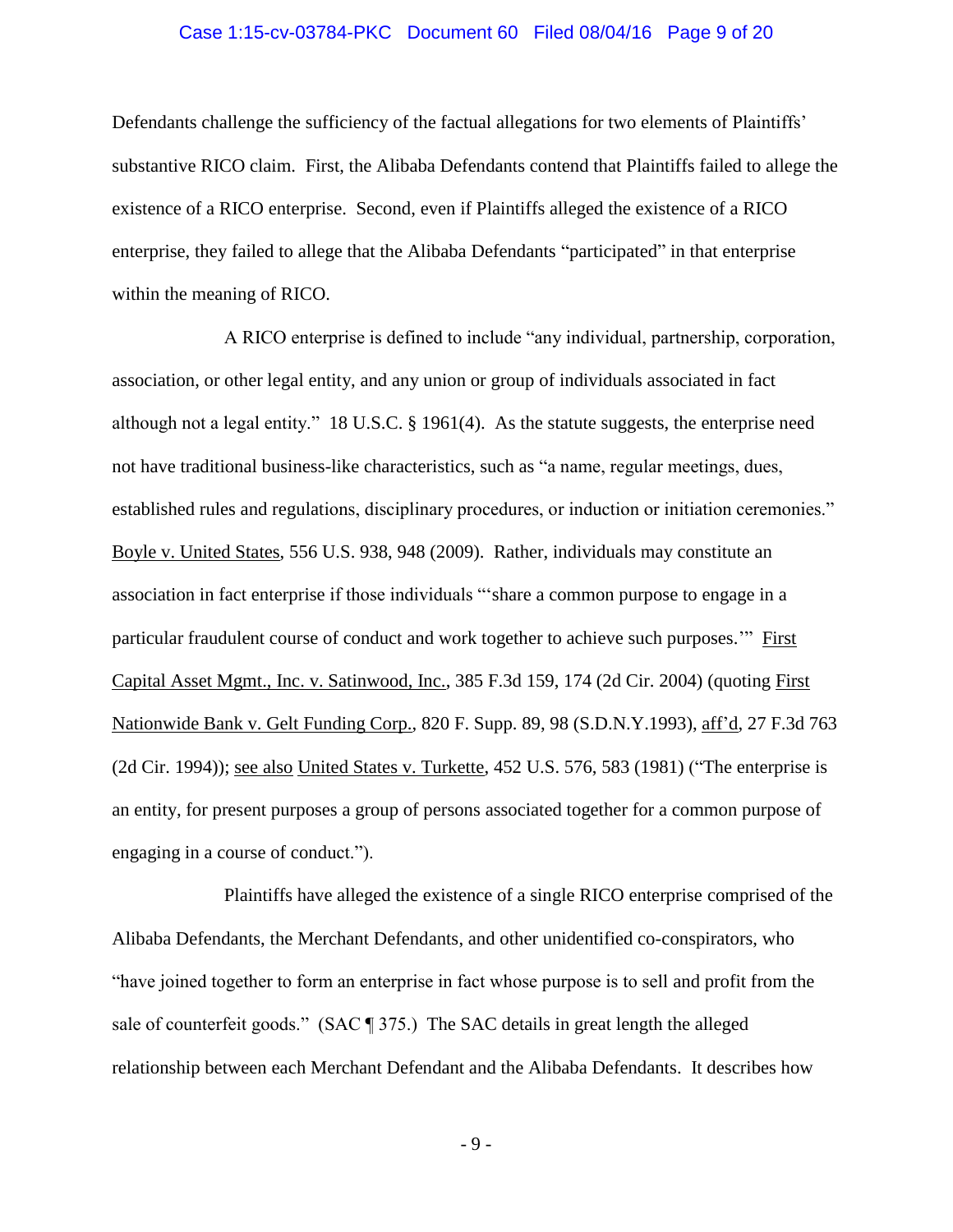## Case 1:15-cv-03784-PKC Document 60 Filed 08/04/16 Page 10 of 20

the Merchant Defendants manufactured and sold counterfeit goods in the Alibaba Marketplaces, and how the Alibaba Defendants knowingly aided the sale of those counterfeit goods by providing a plethora of services to the Merchant Defendants. (SAC ¶¶ 93-94, 99, 375-76.) The Alibaba Defendants contend that these allegations amount to nothing more than a classic "huband-spokes" association, where one central actor—the hub—forms bilateral and independent relationships with several independent actors—the spokes. The Alibaba Defendants argue that a "hub-and-spokes" association cannot constitute a RICO enterprise, because while the Alibaba Defendants (i.e., the hub) may associate with each Merchant Defendant (i.e., the spokes), the Merchant Defendants did not work together to achieve a common purpose. (Defs.' Br. 11-15.) Plaintiffs disagree, arguing that the RICO enterprise requirement is not so limiting, and even if it is, a relationship between and among the Merchant Defendants can be inferred from the fact that they operate in the Alibaba ecosystem.

Prior to Boyle v. United States, courts largely found "hub-and-spokes" association to be insufficient to constitute a RICO enterprise. See First Nationwide Bank, 820 F. Supp. at 98 (holding that a "series of discontinuous independent frauds is no more an 'enterprise' than it is a single conspiracy"), aff'd, 27 F.3d 763 (2d Cir. 1994); Cedar Swamp Holdings, Inc. v. Zaman, 487 F. Supp. 2d 444, 451 (S.D.N.Y. 2007) ("[A]n allegation that the perpetrator of a series of independent fraudulent transactions used a different accomplice to aid each transaction is insufficient to justify a conclusion that the perpetrator and the accomplices together constituted an ongoing organization or functioned as a continuing unit."); New York Auto. Ins. Plan, No. 97 cv 3164 (KTD), 1998 WL 695869, at \*5 (S.D.N.Y. Oct. 6, 1998). In Boyle, however, the Supreme Court held that a RICO enterprise need not have any particular hierarchical structure or chain of command. 556 U.S. at 948. The enterprise may make decisions in any number of ways,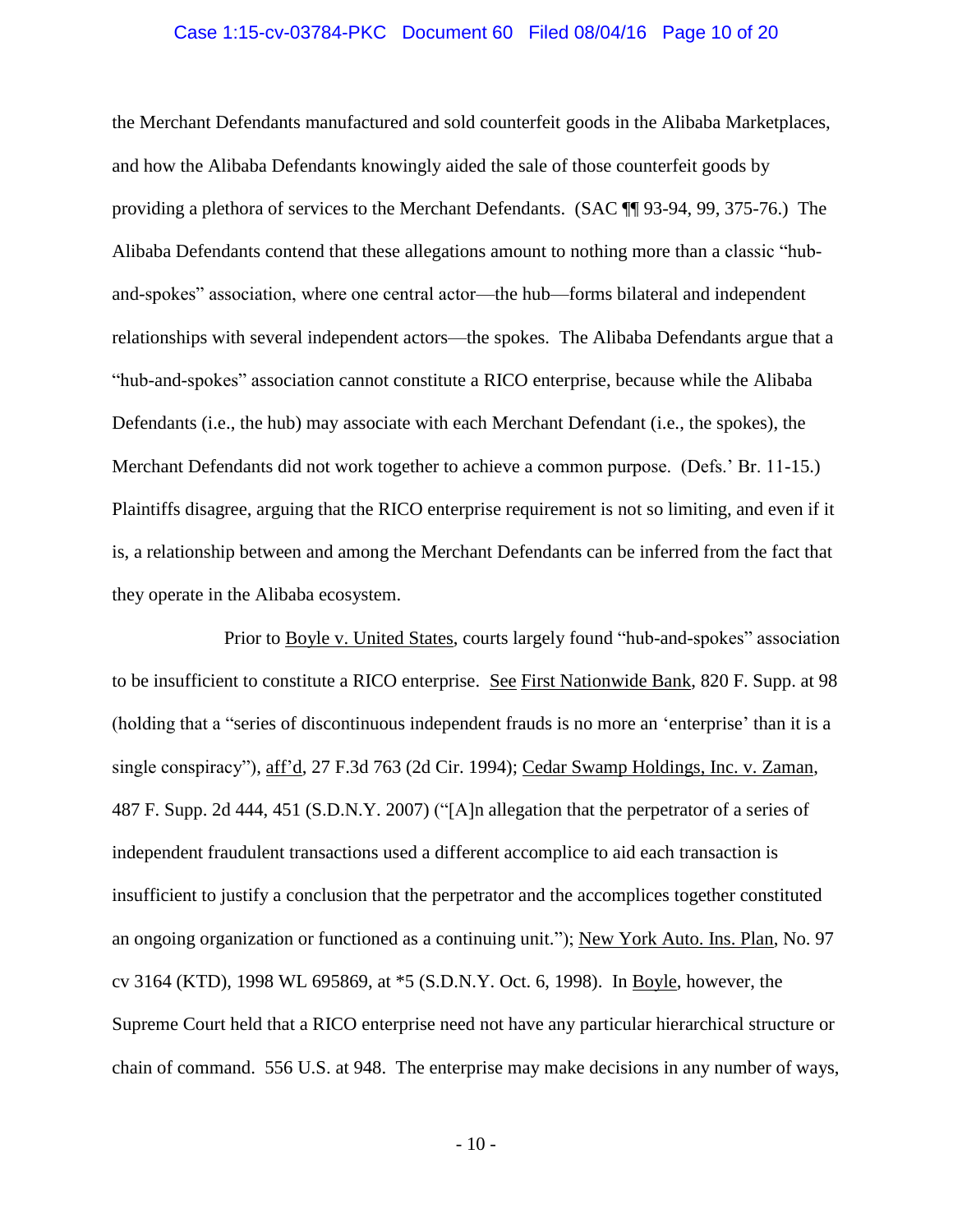# Case 1:15-cv-03784-PKC Document 60 Filed 08/04/16 Page 11 of 20

and members may perform different roles during the course of the enterprise's existence. Id. At the same time, the Court emphasized that every RICO enterprise "must have at least three structural features: a purpose, relationships among those associated with the enterprise, and longevity sufficient to permit these associates to pursue the enterprise's purpose." Id. at 946. The Court explained:

> That an "enterprise" must have a purpose is apparent from meaning of the term in ordinary usage, *i.e.,* a "venture," "undertaking," or "project." The concept of "associates ion" requires both interpersonal relationships and a common interest. Section 1962(c) reinforces this conclusion and also shows that an "enterprise" must have some longevity, since the offense proscribed by that provision demands proof that the enterprise had "affairs" of sufficient duration to permit an associate to "participate" in those affairs through "a pattern of racketeering activity."

Id. (internal quotations and citations omitted). Importantly, the Court noted that inherent in the concept of an association is the need for both a "common interest" and "interpersonal relationships." Id. Where several individuals "independently and without coordination, engaged in a pattern of crimes listed as RICO predicates . . . [p]roof of these patterns would not be enough to show that the individuals were members of an enterprise." Id. at 947 n.4.

Boyle explicitly rejects the need for any particular structure to support a RICO enterprise, while also recognizing that every RICO enterprise must have certain structural features. Courts have subsequently disagreed whether "hub-and-spokes" association could satisfy RICO's enterprise requirement. At least one court has held that the particular "hub-andspokes" association alleged, if proven, would amount to a RICO enterprise. See Schwartz v. Lawyers Title Ins. Co., 970 F. Supp. 2d 395, 405 (E.D. Pa. 2013). But the majority of courts within this Circuit have found the "hub-and-spokes" associations alleged in the complaints before them were insufficient to constitute a RICO enterprise. Neiman Marcus Grp., Inc. v.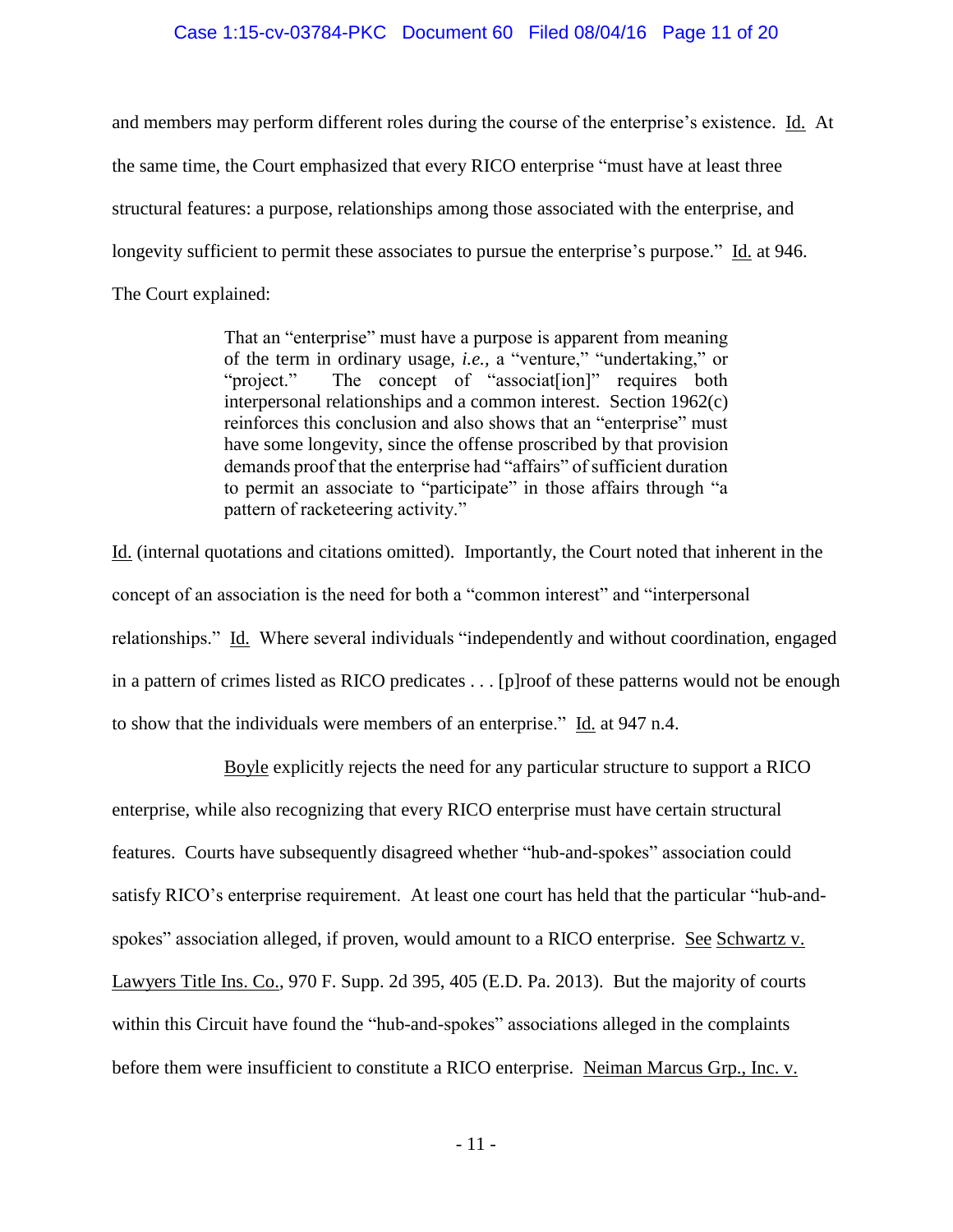## Case 1:15-cv-03784-PKC Document 60 Filed 08/04/16 Page 12 of 20

Dispatch Transp. Corp., No. 09 cv 6861 (NRB), 2011 WL 1142922, at \*7 n.11 (S.D.N.Y. Mar. 17, 2011) (observing that allegations of a "hub-and-spokes" association, "assuming they were sufficiently alleged, do not satisfy the enterprise element of a RICO claim."); In re Trilegiant Corp., Inc., 11 F. Supp. 3d 82, 98-99 (D. Conn. 2014) ("This Court finds that a classic 'hub-andspoke' formation in which the spokes are separate, distinct and unassociated and whose actions are uncoordinated does not possess the requisite structure to constitute a RICO enterprise, even as that notion was expanded by Boyle, because there is no concerted effort or organized cooperation between the spokes."); Conte v. Newsday, Inc., 703 F. Supp. 2d 126, 135 (E.D.N.Y. 2010) ("These 'hub and spokes' allegations are insufficient to support a conclusion that the various defendants were associated with one another for a common purpose.").

In Elsevier Inc. v. W.H.P.R., Inc., Judge McMahon acknowledged the "breadth" of the RICO enterprise under Boyle, but observed that plaintiffs must still allege "something more than parallel conduct of the same nature and in the same time frame by different actors in different locations." 692 F. Supp. 2d 297, 306-07 (S.D.N.Y. 2010). In Elsevier, plaintiffs alleged that an association in fact enterprise existed among individuals who fraudulently sold periodical subscriptions. Id. at 306. Each individual involved in the fraud would purchase academic journal subscriptions at an "individual rate," a rate lower than if an institution were to purchase the subscriptions "as a library copy (i.e., accessible to persons other than the purchaser)." Id. at 301. The individuals then improperly sold their individual copies to institutions for use as library copies. Id. But while one individual was alleged to have been the "leader of the fraud," the other individuals involved in the fraud were not alleged to have any relationship with one another. Id. at 301-02. Judge McMahon held that plaintiffs failed to adequately allege a relationship among the individuals to constitute RICO enterprise. Id. at 306-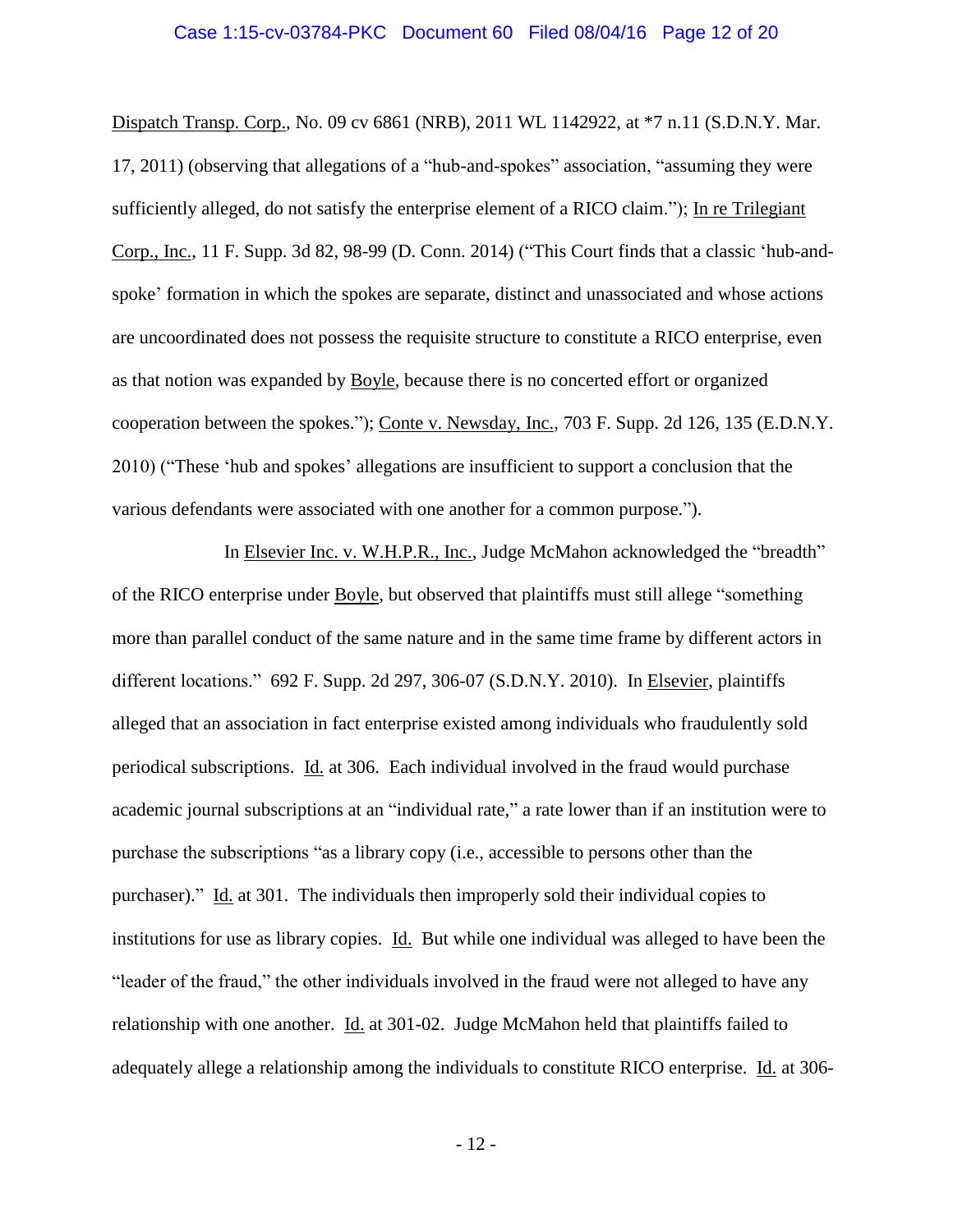## Case 1:15-cv-03784-PKC Document 60 Filed 08/04/16 Page 13 of 20

07. Importantly, the district court concluded that "not a single fact is pleaded tending to show that the various sets of named defendants . . . had any interpersonal relationships. . . . Nothing in the Complaint explains how these particular people, located in different parts of the country, came to an agreement to act together—or even how they knew each other." Id. at 307.

Similarly, in City of New York v. Chavez, the City of New York alleged the existence of a RICO enterprise between online cigarette sellers and those sellers' suppliers. 944 F. Supp. 2d 260 (S.D.N.Y. 2013), vacated on other grounds, City of New York v. Bello, 579 F. App'x 15, 18 (2d Cir. 2014).<sup>2</sup> In Chavez, online cigarette sellers were alleged to have purchased cigarettes from multiple suppliers outside of New York only to resell them to buyers within New York in violation of the Contraband Cigarette Trafficking Act. Id. at 262-63. The City also alleged that the online cigarette sellers and all of their suppliers constituted a RICO enterprise and conspired to violate RICO. Id. One of the supplier defendants moved for summary judgment, arguing that no RICO enterprise existed because the City's evidence only "proved separate and parallel vertical, bilateral relationships between one central actor and several independent actors one level removed from the central actor in the scheme." Id. at 271. That is to say, the relationships between the online cigarette sellers and each supplier "were separate, uncoordinated, and entirely independent." Id. In a well-reasoned opinion, Judge Forrest agreed, concluding that "[a]ll the City can prove is the profit-maximizing, fraudulent, and potentially illegal actions of several individuals essentially acting independently of one another, although all acting centrally through Israel Chavez." Id. at 277. The court specifically considered whether a

 $\overline{a}$ 

<sup>&</sup>lt;sup>2</sup> The Second Circuit reversed and remanded on the grounds that genuine issues of material fact remained on Plaintiffs' RICO conspiracy claim. The Second Circuit held that the appellant-defendants could have agreed to commit substantive RICO violations, even if they could not commit those substantive violations themselves. Bello, 579 Fed. App'x at 18.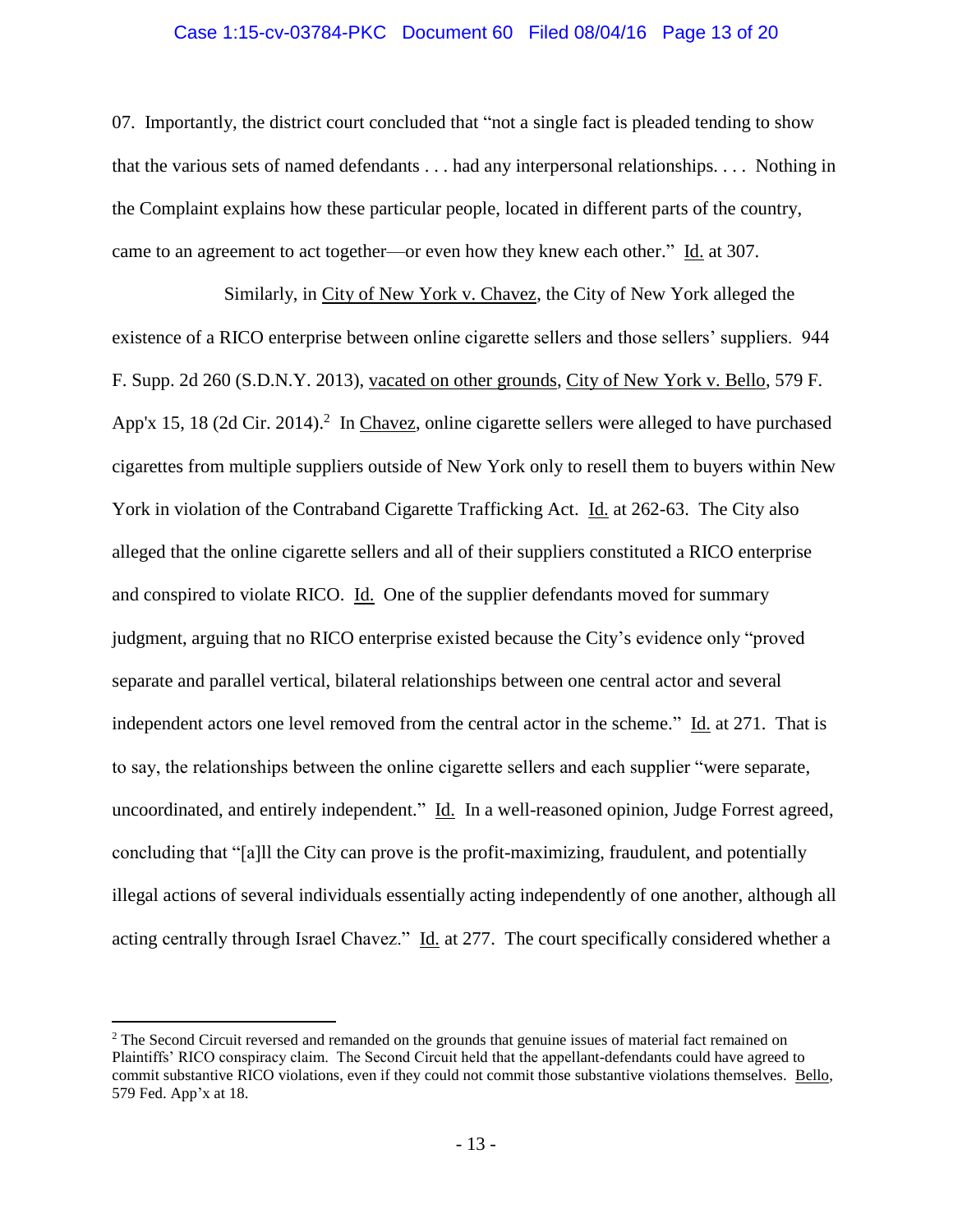"hub-and-spokes" association could constitute a RICO enterprise in light of Boyle. After

surveying pre- and post-Boyle cases, Judge Forrest extracted the following principles:

[A]n "enterprise" must have "ongoing organization"; the enterprise must "function as a continuing unit"; it must "have a common purpose of engaging in a course of conduct"; its members must be in certain ways "dependent" on one another; its members must be in certain ways "joined together as a group"; its members must act in certain ways "to benefit" one another; its members must contribute to the association's goals and purposes in some "necessary and symbiotic" manner; its members' activities must in some manner "rely" on other members' activities. Contrawise, when all the evidence shows is a series of similar but essentially separate frauds carried out by related entities—when those frauds are independent of one another; can be effective without the perpetration of any of the other frauds proven; provide no benefit or assistance to the perpetration of any of the other frauds proven; and in no way require coordination or collaboration among the actors perpetuating the fraud—then no RICO enterprise exists. The difference can really be boiled down to a simply-stated distinction: If each act of fraud is equally effective without the perpetration of any other act of fraud even if perhaps effective to a far lesser or different magnitude—then there is no RICO enterprise. If each act of fraud is not effective without the other acts of fraud, then a RICO enterprise exists.

Id. at 275. Like Boyle, Chavez emphasized the importance of interpersonal relationships among members of the alleged enterprise, and flatly rejected the idea that coterminous, independent parallel conduct is sufficient to establish a RICO enterprise. The court concluded that the City could not prove that anything more than "a 'hub-and-spokes' association ever existed in this case," which it found to be "insufficient to make out a RICO violation as a matter of law." Id. at 278.

The Third Circuit has also concluded that allegations of parallel conduct by individuals alleged to be part of an enterprise are insufficient to support a RICO enterprise. In re Ins. Brokerage Antitrust Litig., 618 F.3d 300 (3d Cir. 2010). There, plaintiffs alleged the existence of several RICO enterprises, each comprised of a single insurance broker who entered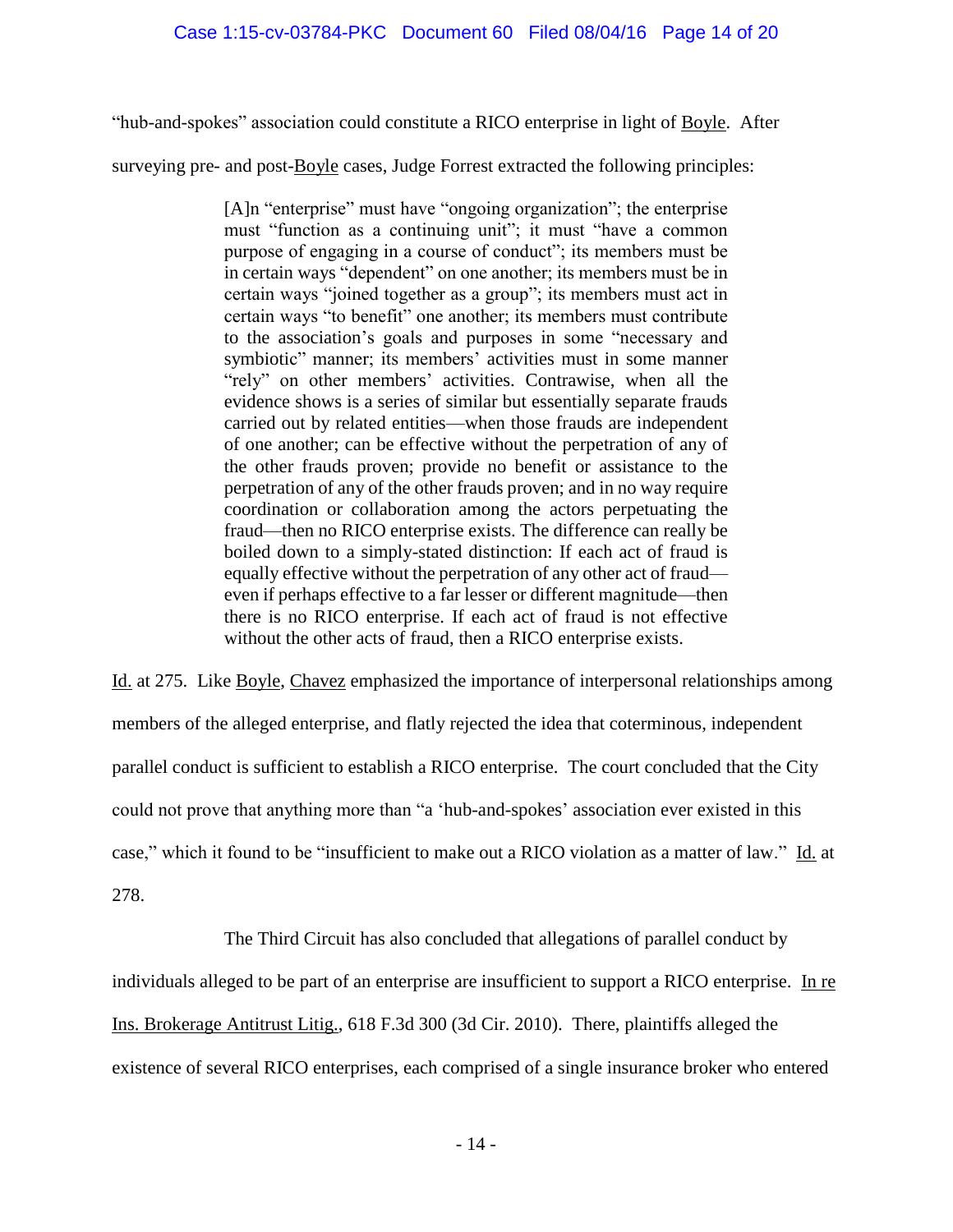## Case 1:15-cv-03784-PKC Document 60 Filed 08/04/16 Page 15 of 20

into agreements with multiple insurers to impermissibly steer business to those insurers for commission payments. Id. at 374. Plaintiffs did not allege, though, that the insurers coordinated their efforts in any respect. Id. The Third Circuit held that without alleging anything more than parallel conduct by each insurer, plaintiffs could not "support the inference that the insurers 'associated together for a common purpose of engaging in a course of conduct.'" Id. (quoting Turkette, 452 U.S. at 583). Holding otherwise would mean that "competitors who independently engaged in similar types of transactions with the same firm could be considered associates in a common enterprise," which would be counter to Boyle's definition of a RICO enterprise. Id. at 375. Comparatively, the court found that a separately alleged association in fact did constitute a RICO enterprise, where the insurers (i.e., the spokes) were required to coordinate their efforts before submitting rigged insurance bids to a broker (i.e., the hub). The court concluded that the allegations of "bid rigging provide[d] the 'rim' to the [broker]-centered enterprise's hub-andspoke configuration, satisfying Boyle's requirements." Id.

Boyle requires that an association in fact have certain structural features to constitute a RICO enterprise. While not every "hub-and-spokes" association will necessarily fail to constitute a RICO enterprise, Boyle requires allegations of something more than parallel conduct by associates of an alleged enterprise. Parallel conduct does not demonstrate that individuals acted in a coordinated manner, or that they "associated together for a common purpose of engaging in a course of conduct." Turkette, 452 U.S. at 583.

Plaintiffs have failed to plausibly allege that the Merchant Defendants engaged in anything but independent conduct, without coordination and for their own economic self-interest. Indeed, the Merchant Defendants' relationships with one another are not alleged to be any different from their relationships with the millions of other merchants operating on the Alibaba

- 15 -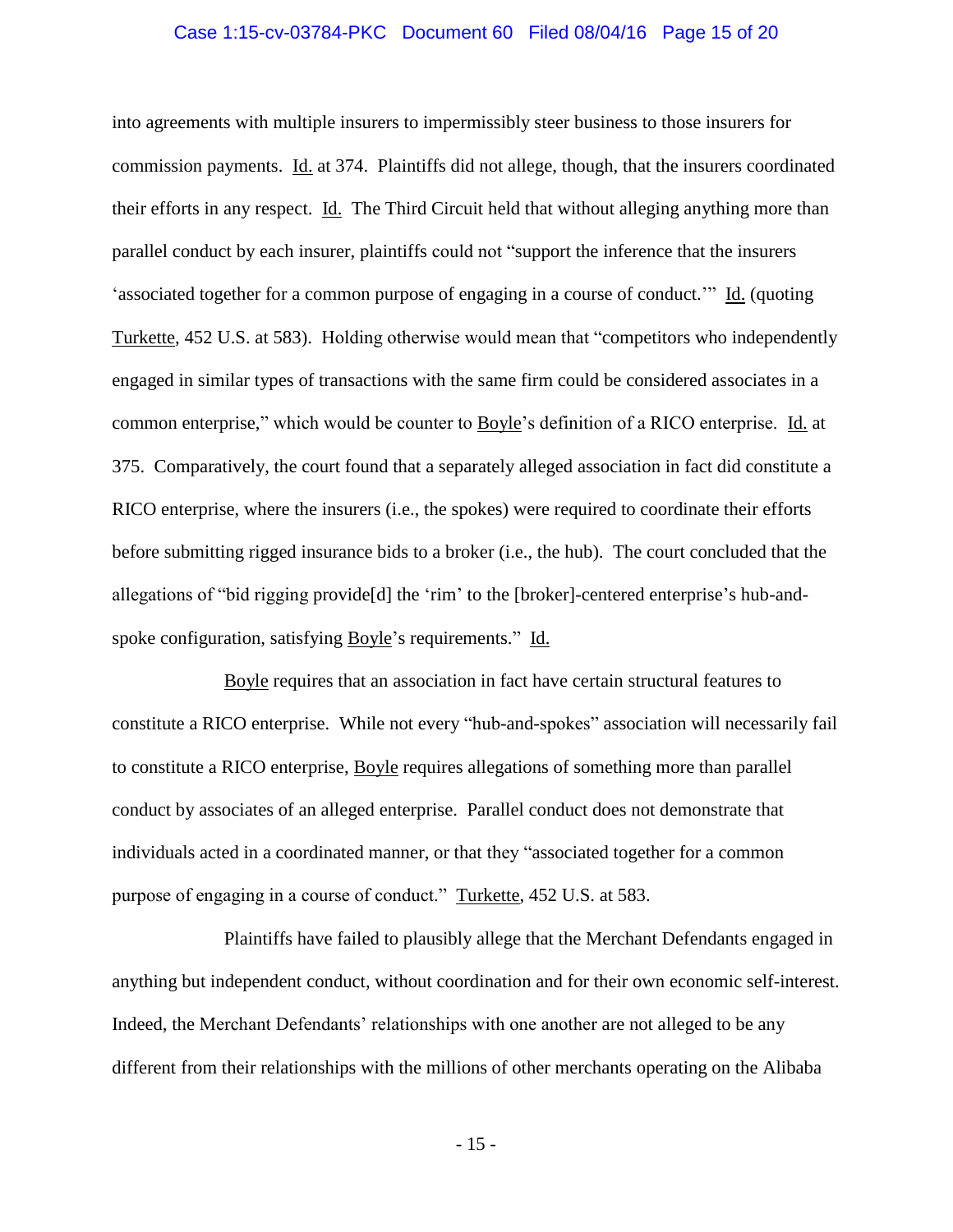## Case 1:15-cv-03784-PKC Document 60 Filed 08/04/16 Page 16 of 20

Marketplaces. True, the SAC alleges that each Merchant Defendant—and not legitimate merchants—engaged in fraudulent conduct with the purpose of profiting from the sale of counterfeit products, but it does not allege that they "'associated together for a common purpose of engaging in a course of conduct.'" Boyle, 556 U.S. at 946 (quoting Turkette, 452 U.S. at 583). Nor does the SAC plausibly allege that these competing Merchants "work[ed] together to achieve such purposes." Cruz v. FXDirectDealer, LLC, 720 F.3d 115, 120 (2d Cir. 2013) (internal quotations omitted). The fraud perpetrated by each Merchant Defendant could be accomplished without any assistance from any other Merchant Defendant. The Merchant Defendants all operate from China and happen to sell counterfeit goods bearing Plaintiffs' Marks. But there is no indication that the Merchant Defendants, "located in different parts of the country, came to an agreement to act together—or even how they knew each other." Elsevier, 692 F. Supp. 2d at 307. Plausibly read, the SAC alleges only that each Merchant Defendant engaged in a pattern of racketeering activity "independently and without coordination." Boyle, 556 U.S. at 947 n.4.

Plaintiffs argue that the existence of a relationship between and among the Merchant Defendants can be inferred from the Merchant Defendants participation in the Alibaba ecosystem. Plaintiffs contend, for instance, that the Merchant Defendants were aware of each other's existence by virtue of operating within the Alibaba ecosystem. But the Alibaba Marketplaces consist of "millions of merchants." (20-F at 54.) Moreover, the Merchant Defendants operated on different Alibaba Marketplaces—some operate on Alibaba.com, and others operate on Taobao.com or AliExpress.com. (SAC ¶¶ 38-51.) In any event, a generalized awareness of the existence of a competitor does not establish the existence of an "interpersonal relationship" as described in Boyle, 556 U.S. at 946.

- 16 -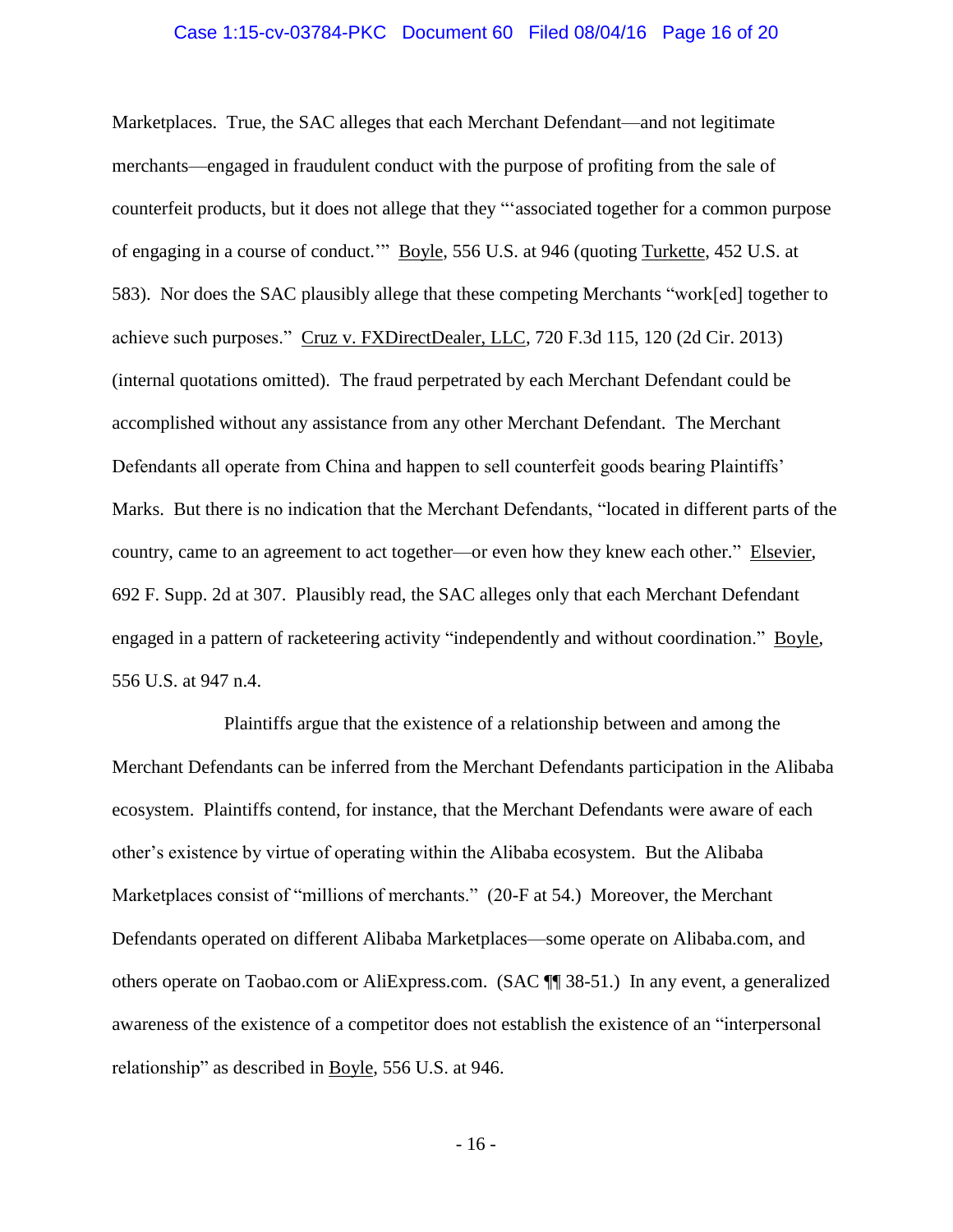## Case 1:15-cv-03784-PKC Document 60 Filed 08/04/16 Page 17 of 20

Plaintiffs also argue that the Merchant Defendants' awareness of one another is evident from the fact that some Merchant Defendants sold counterfeit raw materials (i.e., leather emblazoned with Plaintiffs' Marks), which they contend other Merchant Defendants could purchase to produce counterfeit products. (Pls.' Opp'n Br. 16 (citing SAC ¶¶ 128-31).) But nowhere in the SAC do Plaintiffs allege that those raw materials were marketed to other Merchant Defendants. Nor do Plaintiffs allege that other Merchant Defendants' purchased those raw materials. In fact, the SAC asserts that the two Merchant Defendants who sold raw materials indicated that North America was one of their "main markets," rather than other producers in China. (SAC ¶¶ 129, 131.) Alleging that the Merchant Defendants were aware of one another based on the fact that Merchant Defendants *could* have sold or purchased raw materials from another Merchant Defendant, especially where all the Merchant Defendants did not operate in the same Alibaba Marketplace, amounts to little more than a "'naked assertion' devoid of 'further factual enhancement.'" Iqbal, 556 U.S. at 678 (quoting Twombly, 550 U.S. at 557) (alteration omitted).

Nor does the fact that all the Merchant Defendants obtained common benefits from the Alibaba ecosystem demonstrate that a relationship existed between and among the Merchant Defendants. (Pls.' Opp'n Br. 14-15.) The Merchant Defendants obtained the benefits of the Alibaba ecosystem—such as marketing and shipping services—from the Alibaba Defendants, not from one another. While such allegations may imply a relationship between each Merchant Defendant and the Alibaba Defendants, one cannot infer that the Merchant Defendants acted in a coordinated manner by receiving common benefits. The Merchant Defendants did not "act in certain ways 'to benefit' one another," rely on one another to accomplish their activities, or otherwise "function as a continuing unit." Chavez, 944 F. Supp.

- 17 -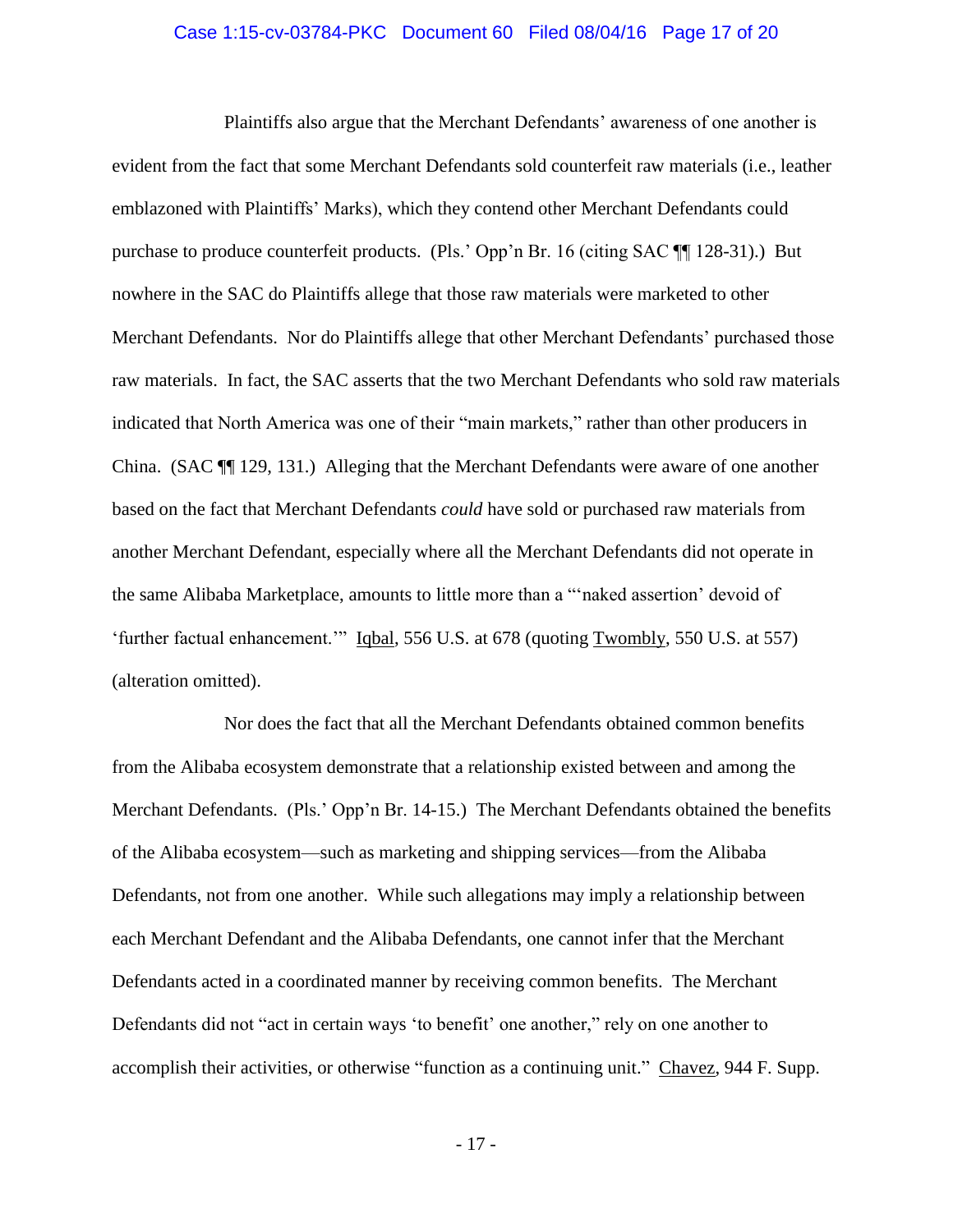## Case 1:15-cv-03784-PKC Document 60 Filed 08/04/16 Page 18 of 20

2d at 275. Nothing about receiving benefits from the same source makes "it plausible that the Court is confronted with something more than parallel conduct of the same nature and in the same time frame by different actors in different locations." Elsevier, 692 F. Supp. 2d at 306-07.

Plaintiffs also argue that the Merchant Defendants benefited from one another as a result of "self-reinforcing network effects that benefit" all participants in the Alibaba Marketplaces. (Pls.' Opp'n Br. 14 (quoting SAC ¶ 91(b).) The Merchant Defendants benefit, Plaintiffs argue, through "online retail clustering because . . . 'more merchants attract more consumers, and more consumers attract more merchants."  $\underline{Id}$ . (quoting SAC ¶ 91(c)). But the benefit that the Merchant Defendants received from one another as a result of selling counterfeit goods is no greater or different than the benefit that merchants selling genuine goods receive by operating in the Alibaba Marketplaces. Furthermore, these allegations still fail to show that the Merchant Defendants engaged in anything more than parallel conduct. Two stockbrokers, for example, both of whom engage in similar acts of securities fraud, are not bound by an interpersonal relationship just because their conduct targeted the same stock on the New York Stock Exchange. Cf. In re Ins. Brokerage Antitrust Litig., 618 F.3d at 375 ("Were the rule otherwise, competitors who independently engaged in similar types of transactions with the same firm could be considered associates in a common enterprise."). Boyle's relationship requirement demands more—it demands plausible allegations that individuals operating within the ecosystem coordinated their conduct to accomplish a common purpose. Boyle, 556 U.S. at 947 n.4. Such allegations are missing in the present case.

For the first time in their Response in Opposition to the Alibaba Defendants' Motion to Dismiss, Plaintiffs assert that even if the Court were to determine that a RICO enterprise was not sufficiently pled, additional unpled enterprises are supported by the factual

- 18 -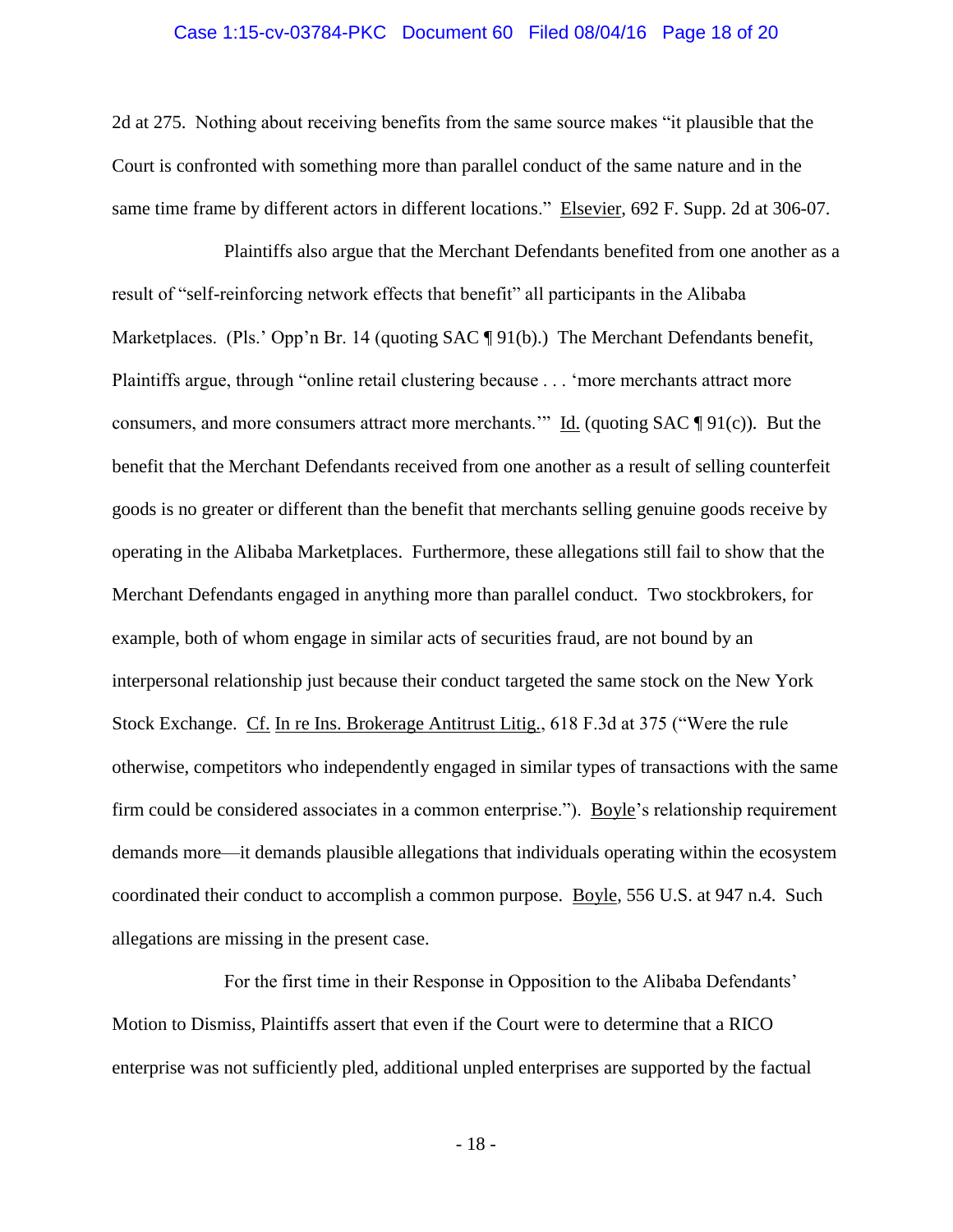## Case 1:15-cv-03784-PKC Document 60 Filed 08/04/16 Page 19 of 20

allegations in the SAC. Plaintiffs were given an opportunity to amend their complaint—and did, indeed, amend their complaint—in response to the Alibaba Defendants' Premotion Letter. (Dkt. No. 31.) Plaintiffs were subsequently asked by this Court whether they wished to further amend their SAC, but they chose to "stand on the pleadings that we have." (Pretrial Conference Tr. 6, dated Sept. 25, 2015.) Accordingly, the Court will not consider the sufficiency of unpled alternative enterprises.

## 2. RICO Conspiracy Claim Pursuant to Section 1962(d)

The Alibaba Defendants also move to dismiss the Seventh Cause of Action, which alleges a conspiracy to commit a RICO violation in violation of 18 U.S.C. § 1962(d). Plaintiffs' RICO conspiracy charge is premised on the substantive RICO violation that they allege in their Sixth Cause of Action. (SAC ¶ 402 ("Defendants have . . . conspired . . . together and with others to violate 18 U.S.C. § 1962(c), as described above in Plaintiffs' Sixth Cause of Action, in violation of 18 U.S.C. § 1962(d).").) Plaintiffs' failure to state a claim for their substantive RICO violation warrants dismissal of their RICO conspiracy claim. Penguin Bros. v. City Nat. Bank, 587 F. App'x 663, 669 (2d Cir. 2014) ("The failure to state a claim for a substantive RICO violation . . . is fatal to plaintiffs' RICO conspiracy claim under § 1962(d)." (quoting First Capital Asset Mgmt., Inc. v. Satinwood, Inc., 385 F.3d 159, 182 (2d Cir. 2004))). As noted above, Plaintiffs failed to plausibly allege that the Merchant Defendants were aware of each other's existence. Therefore, the Alibaba Defendants necessarily could not have agreed with the Merchant Defendants "to commit further acts that, had they been carried out, would have satisfied the RICO elements that were deficient with respect to the substantive RICO counts." Jus Punjabi, LLC v. Get Punjabi US, Inc., 640 F. App'x 56, 59 (2d Cir. 2016).